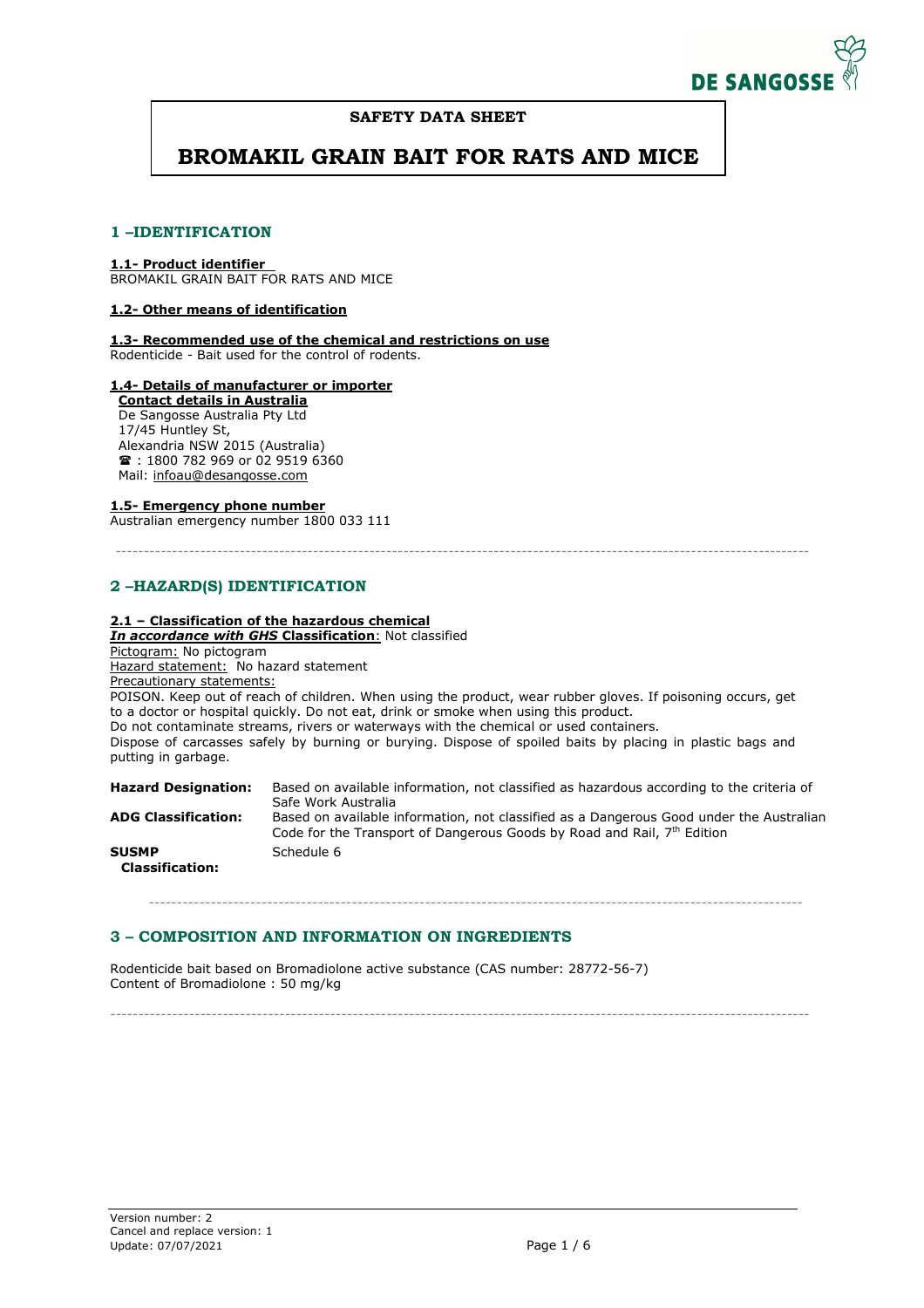

# **4 – FIRST AID MEASURES**

# **4.1- Description of necessary first aid measures**

#### **GENERAL INFORMATION:**

In all cases of suspected exposure, medical assistance should be sought immediately. Show this data sheet. See antidotal therapy below. Note that poisoning symptoms may develop over the course of several days.

## **EYE CONTACT:**

- Hold eye open and rinse slowly and gently with water for 15-20 minutes.
- Remove contact lenses, if present, after the first 5 minutes, then continue rinsing eye.
	- Monitor for symptoms described above.

#### **INHALATION:**

• The preparation is a non-dusty bait. Inhalation is not applicable as a route of exposure.

#### **SKIN CONTACT:**

- Remove contaminated clothing. Launder before re-use.
- Rinse skin immediately with soap and water.
- Monitor for symptoms.

#### **INGESTION:**

- Wash out mouth with plenty of water.
- If swallowed, seek medical advice immediately and show the container/label/safety data sheet.
- Do not induce vomiting unless told to do so by the poison control centre or doctor.
- Do not give anything by mouth to an unconscious person.

## **4.2- Symptoms caused by exposure**

Clinical symptoms: nosebleed, gum bleed, spitting blood, multiple or large haematoma, generally sudden appearance of an unusual visceral pain.

Biological symptoms: blood in the urine, increase in coagulation time.

## **4.3- Medical attention and special treatment**

Primary treatment is antidotal therapy rather than clinical assessment. Antidotal therapy: SPECIFIC vitamin K1 (phytomenadione). Analogues of Vitamin K1 (vitamin K3: menadione for example) are not very active and should not be used. The efficacy of the treatment should be followed by measuring the coagulation time. The treatment should not be discontinued until the coagulation time returns to normal and REMAINS normal. In case of serious intoxication, it may be necessary to administer, in addition to vitamin K1, blood or frozen fresh plasma or PPSB coagulant blood fraction transfusions.

----------------------------------------------------------------------------------------------------------------------------

# **5 – FIREFIGHTING MEASURES**

## **5.1- Suitable extinguishing equipment**

Use foam, dry chemical, carbon dioxide, or water spray when fighting fires involving this material. Foam or dry chemical fire extinguishing system is preferred to prevent excessive water run off.

# **5.2- Special hazards arising from the chemical**

The mixture is not known to produce hazardous decomposition products under normal storage conditions. Normal products of organic combustion will be released under conditions of pyrolysis or combustion.

#### **5.3- Special protective equipment and precautions for firefighters**

Wear breathing apparatus and appropriate protective clothing.

----------------------------------------------------------------------------------------------------------------------------

# **6 – ACCIDENTAL REALEASE MEASURES**

## **6.1- Personal precautions, protective equipment and emergency procedures**

Operators must observe precautions during handling and storage. See also section 8 of this safety data sheet.

## **6.2- Environmental precautions**

In case of major spillage in water, prevent entry into drains and waterways. If polluted water reaches drainage systems or water courses, immediately inform the competent authorities.

## **6.3- Methods and materials for containment and cleaning up**

Collect or sweep up the product into containers for recovery and disposal. After removal, clean contaminated area with water and detergent. Avoid the entry of washings into drains or waterways. See section 13 concerning disposal methods.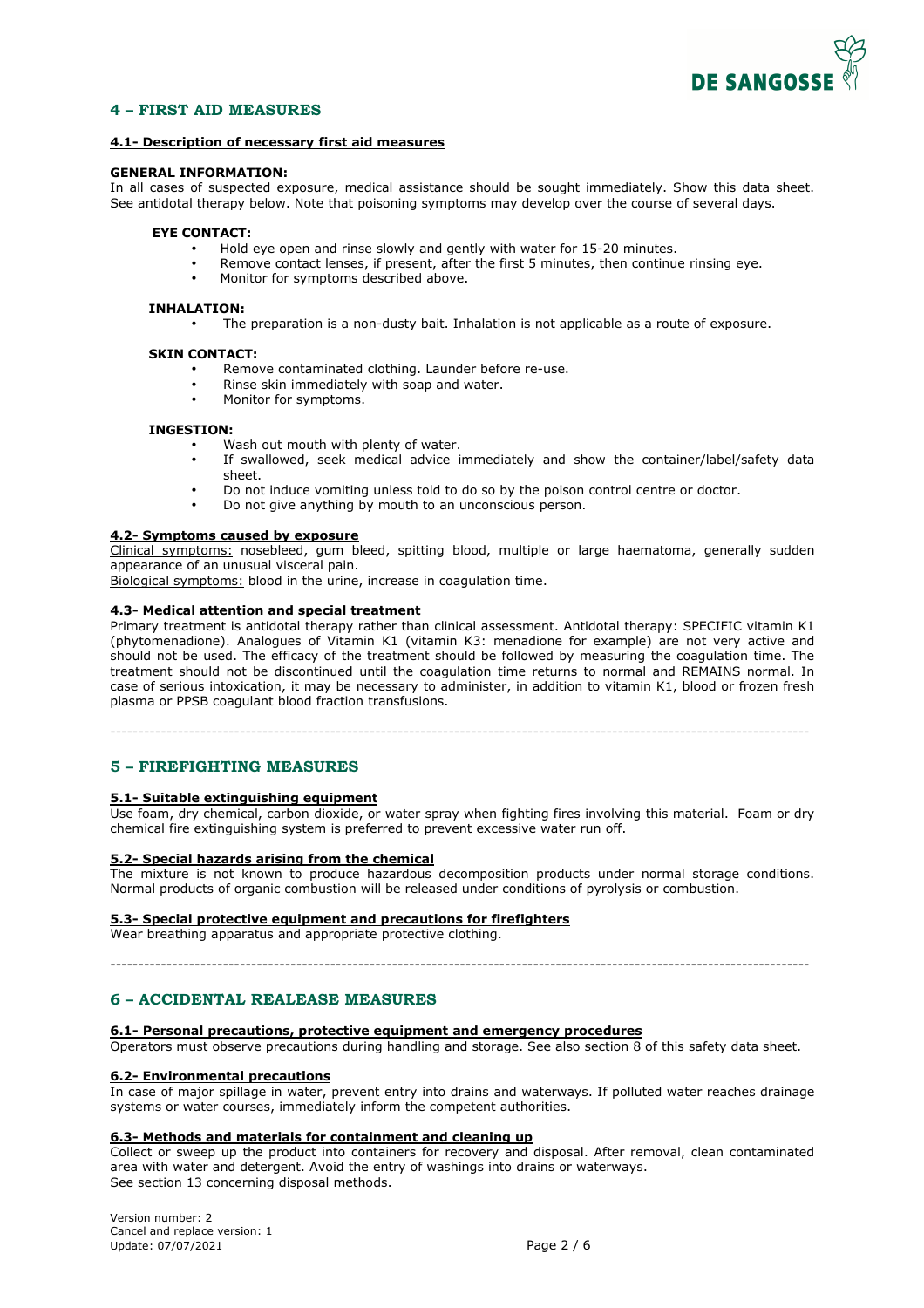

# **7 – HANDLING AND STORAGE**

# **7.1- Precautions for safe handling**

Read carefully the label before handling/use. Protective equipment: see section 8. Users should wash hands immediately after handling. When using, do not eat, drink or smoke.

----------------------------------------------------------------------------------------------------------------------------

----------------------------------------------------------------------------------------------------------------------------

#### **7.2- Conditions for safe storage, including any incompatibilities**

Store securely. Store in the original packaging. Keep away from food and out of reach of children.

# **8 – EXPOSURE CONTROLS AND PERSONAL PROTECTION**

# **8.1– Exposure control measures**

Exposure limits are not determined for Bromadiolone active substance.

#### **8.2- Biological monitoring**

No information available.

#### **8.3- Control banding**

No information available.

#### **8.4- Engineering controls**

No information available.

# **8.5- Individual protection measures, for example personal protective equipment (PPE)**

Operators should be aware that the active substance may cause serious damage to health by prolonged exposure. In case of frequent or prolonged use, monitoring of coagulation time is recommended.

## **EYE AND FACE PROTECTION**:

Eye protection is not necessary if using according to recommendations.

#### **SKIN PROTECTION**:

Specific protective clothing or other personal protective equipment is not required if using according to recommendations. It is recommended that operators wear disposable latex or similar gloves. Care should be taken when removing and disposing of gloves. Users should wash hands immediately after handling in all cases.

----------------------------------------------------------------------------------------------------------------------------

----------------------------------------------------------------------------------------------------------------------------

# **RESPIRATORY PROTECTION**:

Not applicable.

#### **THERMAL HAZARDS**:

Not applicable.

# **9 – PHYSICAL AND CHEMICAL PROPERTIES**

**PHYSICAL STATE**: Grain **COLOUR :** Green **ODOUR**: Cereal **FLASH POINT**: Not applicable to solid substances **FLAMMABILITY**: Not highly flammable **OXIDISING PROPERTIES**: Not oxidising **EXPLOSIVITY**: Does not have explosive potential **WATER SOLUBILITY**: Not soluble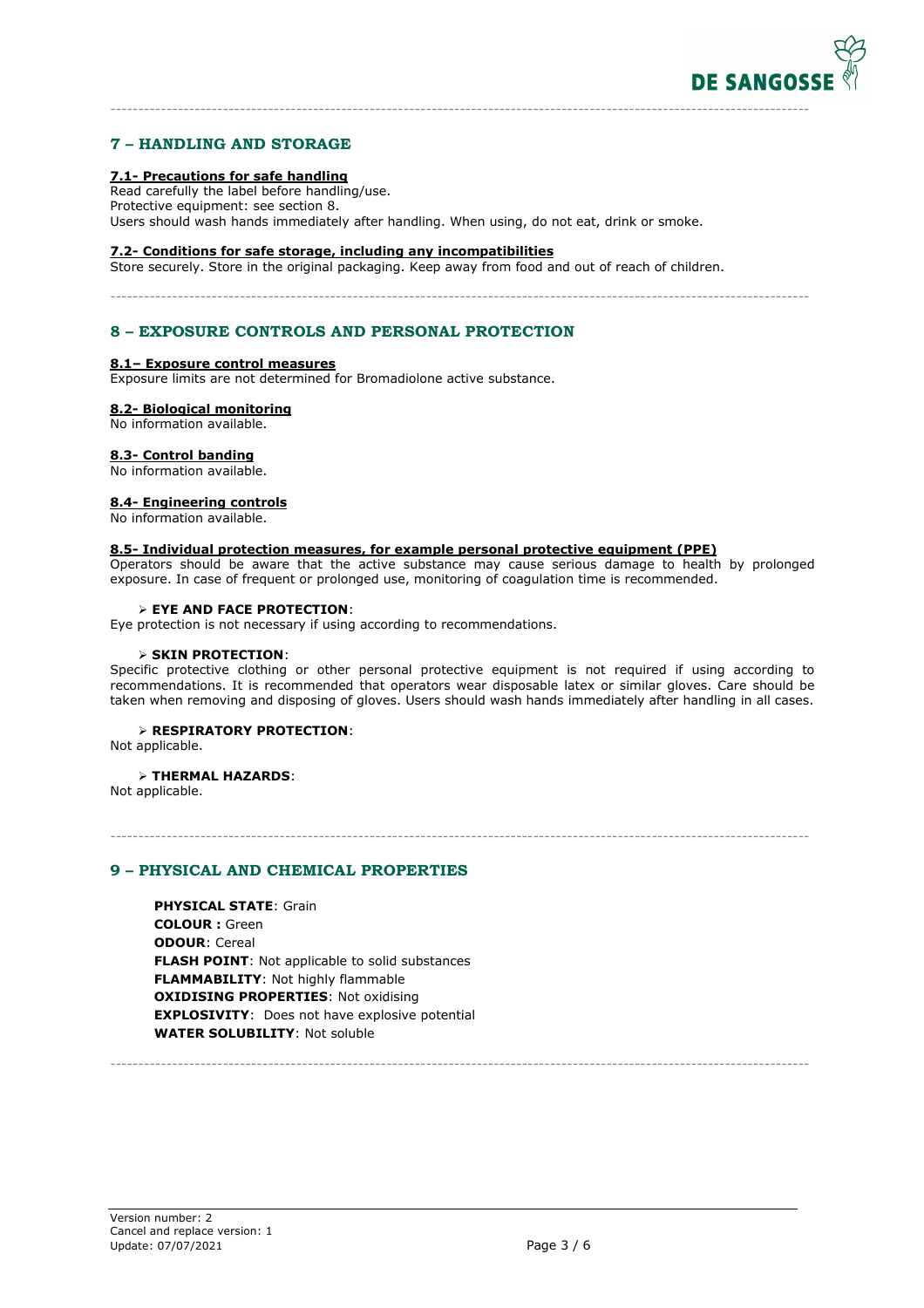

# **10 – STABILITY AND REACTIVITY**

## **10.1- Reactivity**

The mixture is not known to undergo hazardous reactions under normal handling conditions.

# **10.2- Chemical stability**

The mixture is stable under normal ambient conditions.

#### **10.3- Possibility of hazardous reactions**

The mixture is not known to undergo hazardous reactions in contact with other substances.

# **10.4- Conditions to avoid**

None known.

## **10.5- Incompatible materials**

None known

## **10.6- Hazardous decomposition products**

The mixture is not known to produce hazardous decomposition products under normal storage conditions. Normal products of organic combustion will be released under conditions of pyrolysis or combustion

----------------------------------------------------------------------------------------------------------------------------

# **11 – TOXICOLOGICAL INFORMATION**

# **11.1- Information on toxicological effects**

**ACUTE TOXICITY**  Studies conducted on the mixture  $LD_{50}$  oral (Rat): > 5000 mg/kg

LD<sub>50</sub> dermal (Rabbit):  $> 2000$  mg/kg LC<sub>50</sub> Inhalation: Not applicable.

# **CHRONIC TOXICITY**

Studies conducted on active substance Bromadiolone LOAEL (Dog): 20 µg/kg bw/day NOAEL (Dog): 8 µg/kg bw/day The substance is therefore classified as having danger of serious damage to health by prolonged exposure.

# **SKIN CORROSION/IRRITATION**

Not irritant.

# **SERIOUS EYE DAMAGE/IRRITATION**

Not irritant.

## **RESPIRATORY OR SKIN SENSITISATION**

Not sensitising.

## **GERM CELL MUTAGENICITY**

No data available for the mixture. Active substance Bromadiolone: No in vivo or in vitro evidence of mutagenicity.

## **CARCINOGENICITY**

No data available for the mixture. Active substance Bromadiolone: No evidence of carcinogenicity.

## **REPRODUCTIVE TOXICITY**

No data available for the mixture. Active substance Bromadiolone: No evidence of reproductive toxicity

# **SPECIFIC TARGET ORGAN TOXICITY (STOT) – SINGLE EXPOSURE**

No data available.

**SPECIFIC TARGET ORGAN TOXICITY (STOT) – REPEATED EXPOSURE**  No data available.

# **ASPIRATION HAZARD**

No data available.

# **11.2- Information on possible routes of exposure**

The possible routes of exposure are: oral, dermal, and ocular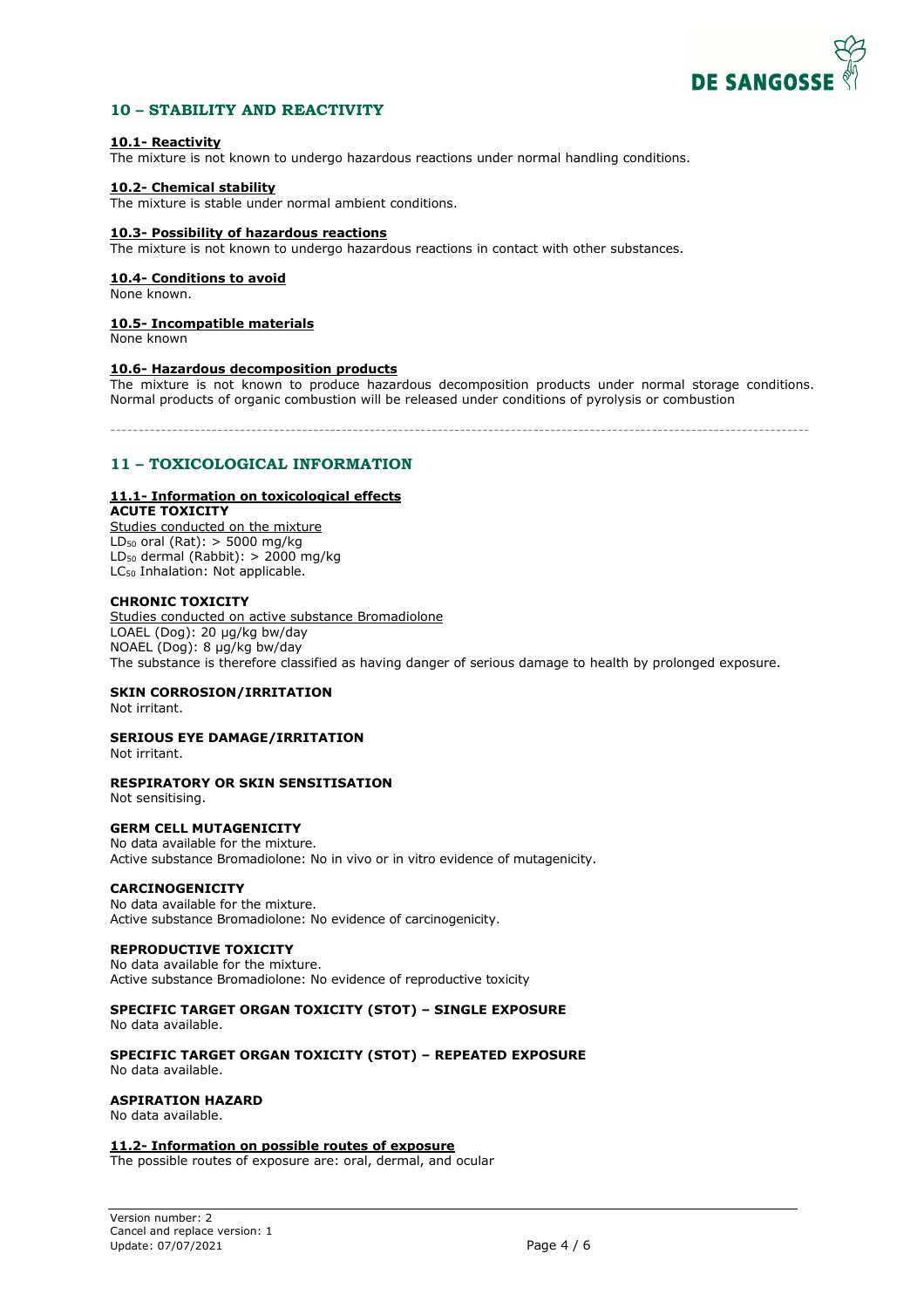

## **11.3 – Early onset symptoms related to exposure**

None. See delayed effects hereunder.

# **11.4 – Delayed health effects from exposure**

Clinical symptoms: nosebleed, gum bleed, spitting blood, multiple or large haematoma, generally sudden appearance of an unusual visceral pain.

Biological symptoms: blood in the urine, increase in coagulation time.

# **11.5 – Exposure levels and health effects**

No data available.

# **11.6 – Interactive effects**

No data available.

---------------------------------------------------------------------------------------------------------------------

# **12 – ECOLOGICAL INFORMATION**

## **12.1- Ecotoxicity**

Studies conducted on active substance Bromadiolone

# **AQUATIC ACUTE TOXICITY**

LC50 Fishes (96 h): > 8 mg/l *(Oncorhynchus Mykiss)*  EbC50 Algae (72 h): 0.17 mg/l *(Scenedesmus subspicatus)*  EC50 Daphnis (48 h): 2 mg/L *(Daphnia magna)* The substance is very toxic to aquatic organisms.

## **TOXICITY FOR TERRESTRIAL SPECIES**

Acute toxicity LC50 Earthworm (14 days) *(Eisenia foetida):* >8.4 mg/kg soil

## **BIRD TOXICITY**

Dietary (5 days): LC50: 62 mg/kg of food (*Colinus virginianus*) Acute toxicity (5 days): LD50: 138 mg/kg pc (*Colinus virginianus*)

## **12.2- Persistence and degradability**

The substance is not considered as easily biodegradable. Aerobic degradation: 0% degradation after 28 days.

## **12.3- Bioaccumulative potential**

Log Pow:  $3.8 - 4.1$  (20-25°C) (pH6-7). Bioaccumulative potential. Bioconcentration factor (BCF): 575

## **12.4- Mobility in soil**

The substance is considered as having low or no mobility in soil.

# **12.5 - Other adverse effects**

No data available.

# **13 – DISPOSAL CONSIDERATIONS**

# **13.1- Disposal methods**

Product will be disposed of according to applicable legislation and regulations, if necessary, after consulting an authorised waste disposal company. It is recommended that the waste product is stored in specially designated spaces or destroyed in incineration facilities by the waste disposal companies.

----------------------------------------------------------------------------------------------------------------------------

Care should be taken to ensure that disposal methods to not expose the preparation to non-target wild or domestic animals or pets. Dispose of according to national/local law. Do not release into drains or waterways. Do not contaminate water, food or feed by storage or disposal.

Do not contaminate ground, waterbodies or watercourses with chemicals or used containers. Refer to local waste and environmental regulations.

The empty container should not be used for any other purpose and should be disposed of considering the comments above. Do not reuse or refill the container.

--------------------------------------------------------------------------------------------------------------------